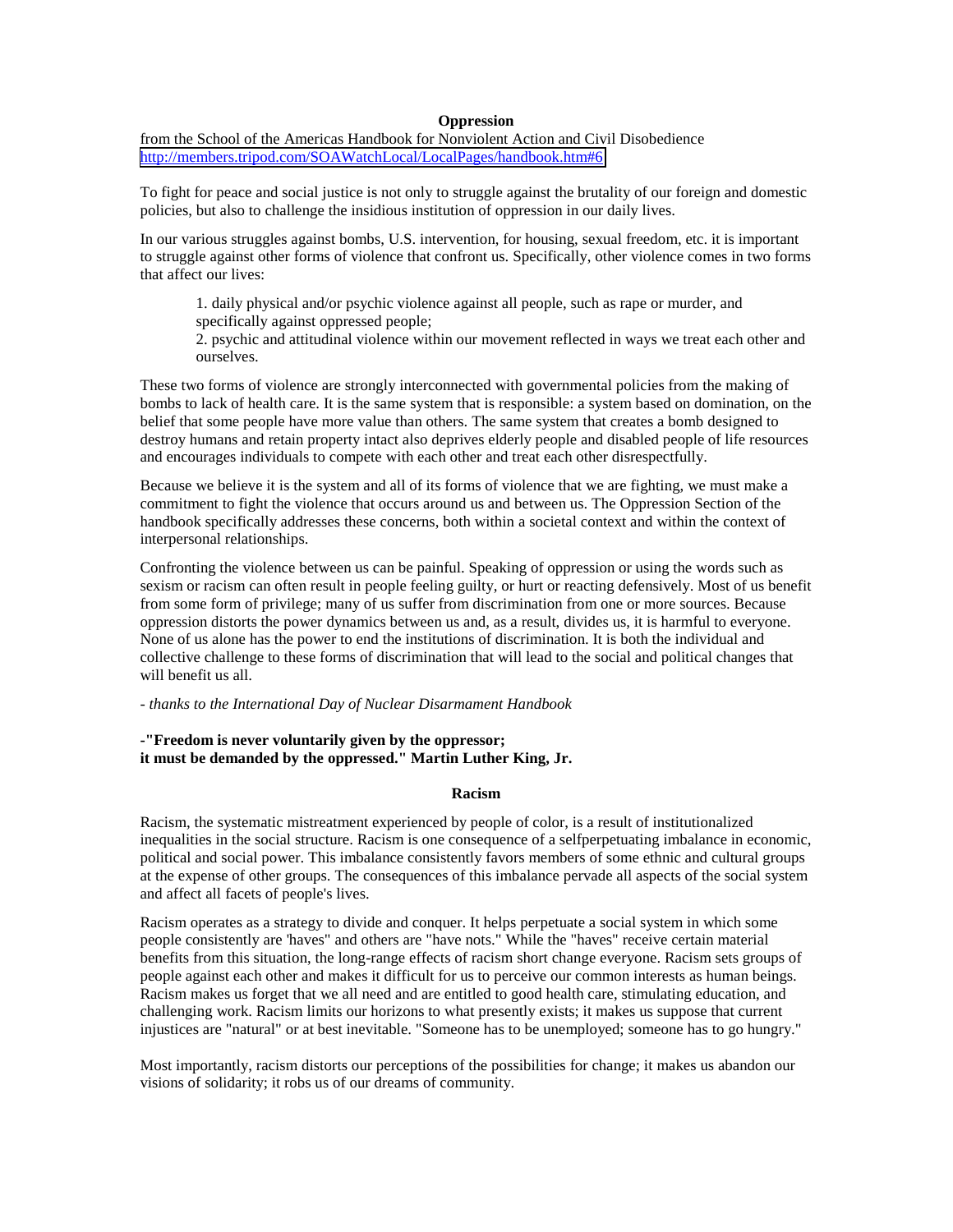No human being is born with racist attitudes and beliefs. Physical and cultural differences between human beings are not the cause of racism; these are used to justify racism. Racist attitudes and beliefs are a mixture of misinformation and ignorance which has to be imposed upon young people through a painful process of social conditioning. "You have to be taught to hate and fear' " Having racist attitudes and beliefs is like having a clamp on one's mind. It distorts one's perception of reality. Two examples: the notion that there is something called "flesh color;" the use of the term "minorities" to describe the majority of the world's people.

Racism continues in large part because an economic system which perpetuates and capitalizes on differences (whether of color, culture, creed, or sex) remains in place. That system, and those who profit from it determine the parameters and values of the educational system which continues to teach our children to "hate and fear;" of the media, which perpetuates racism in a deliberate fashion, and which denies people access to their history. "A people that does not know its history is doomed to repeat it.-

There are times we have failed to act, and times when we did not achieve as much as we wanted to in the struggle against racism. Unlearning racism also involves understanding the difficulties we have had and learning how to overcome them, without blaming ourselves for having had those difficulties. The situation is not hopeless. People can grow and change; we are not condemned to repeat the past. Racist conditioning need not be a permanent state of affairs. It can be examined, analyzed and unlearned.

All people come from traditions which have a history of resistance to injustice, and every person has their own individual history of resistance to racist conditioning. This history needs to be recalled and celebrated. When people act from a sense of informed pride in themselves and their own traditions, they will be more effective in all struggles for justice.

 *Adapted from a piece by Ricky Sherover-Marcuse, Unleaming Racism Workshops, 638 Dana St. Oakland, CA 94609* 

# **Dealing with Racism in the Movement**

It should be clear that the following points are directed at the white members of the movement. This is because we feel it essential that we remember that it is in white communities - which more often have the resources and access to vehicles for change in our society than those of color - that racism continues to run rampant. As white activists we must develop programs that consistently challenge the racism in our communities, understanding that it is there, at home, that there is the most work to be done.

- Understand that many peace, social justice and anti-nuclear issues affect Third World communities in special ways.

- Learn and act upon issues of special concern to Third World communities.
- Integrate the concerns of these communities in your approach to progressive issues.

Develop working relationships with all groups involved with social change, including people of color.

- Don't force your agenda on other organizations.

- In planning for events, form coalitions early, which include as many groups as possible, including everyone in the decision-making.

## **Dealing with Racism and Classism During an Action, Arrest and jail**

- Be aware of how police are dealing with Third World, gay, lesbian, and known movement people during arrest situations. Be prepared to come to the aid of anyone who has been singled out by the police and may be receiving harsher treatment than others.
- **Realize that during the booking process questions that are being asked to determine whether or not** people can be released on their own recognizance, are particularly discriminatory. The questions concentrate on your economic, social, sexual and prior arrest standing.
- Realize that bail is the most blatant example of classism. Those who have money get out of jail those who don't stay in.

# **Racism Guidelines**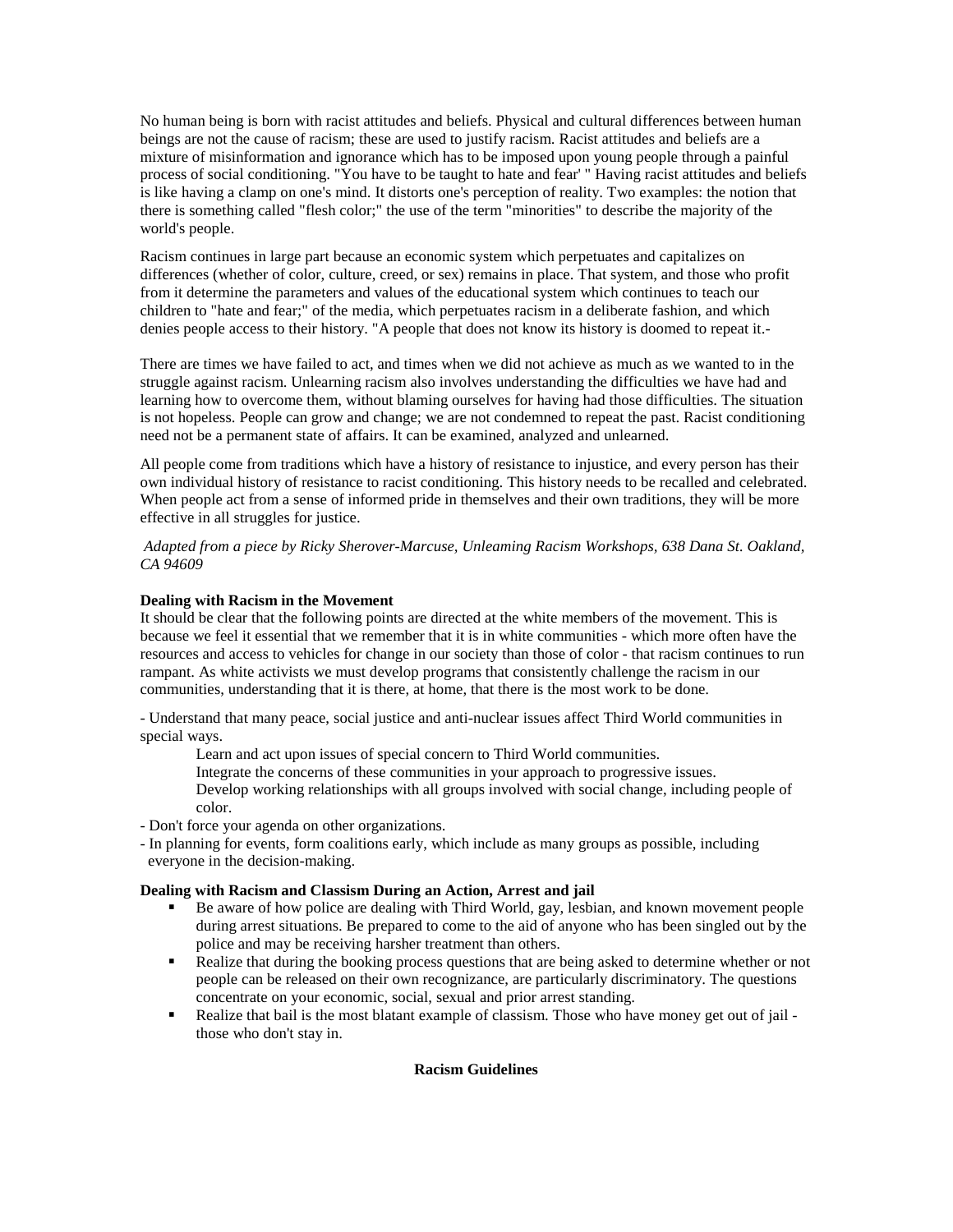## **Some guidelines for white people in dealing with racism:**

1. If you're in a situation that a Person of Color is identifying as racist, and it doesn't appear that way to you, assess the situation again. Like many other forms of discrimination, racism occurs on a variety of subtle levels not always apparent to someone not directly experiencing the discrimination.

2. If you want to work against racism, you must put yourself in a place where it's happening. Real change of racist attitudes and beliefs does not happen in a vacuum.

3. When relating to a Person of Color, don't focus on or be obsessed with racial differences. One goal of ending discrimination is for all persons to be seen as individuals. On the other hand, pretending that color does not exist obscures one very important aspect of that individual's experience.

4. Identify for yourself ways that racism hurts you and examine ways that you have internalized misinformation about your ethnicity and cultural heritage.

*- Thanks to International Day for Nuclear Disarmament Handbook* 

#### **For the white person who wants to know how to be my friend.** *by Pat Parker*

The first thing you do is to forget that i'm Black. Second, you must never forget that i'm Black.

You should be able to dig Aretha, but don't play her every time i come over. And if you decide to play Beethoven - don't tell me his life story. They made us take music appreciation too.

Eat soul food if you like it, but don't expect me to locate your restaurants or cook it for you.

And if some Black person insults you, mugs you, rapes your sister rapes you, rips your house or is just being an ass - please do not apologize to me for wanting to do them bodily harm. It makes me wonder if you're foolish.

And even if you really believe Blacks are better lovers than whites don't tell me. i start thinking of charging stud fees.

In other words - if you really want to be my friend don't make a labor of it. i'm lazy. Remember.

- from **Movement in Black**, *Crossing Press, Freedom, CA, 1984*

## **Anti-Semitism**

Anti-Semitism can best be understood through a historical analysis. Persecution of Jewish people has a long history dating back about 3,000 years. Understanding how this oppression has persisted in different forms and seeing the cyclical pattern of anti-Semitism can help us recognize its continued existence and methods of functioning in today's world.

The oppression of Jews is characterized by alternating periods of apparent tolerance and assimilation, iollowed by periods ofoviolent anti Jewish attacks. During the calm periods, Jews are allowed to assimilate into society and often into a visible .middle" position where they function as agents and buffers to the real power elite. Underneath this surface of relative security exist many anti Jewish attitudes and stereotypes and it often takes only a small stimulus to evoke them. When there is economic and political crises, Jews are targeted as the problem and used as a scapegoat for socioeconomic problems. The ruling class, aided by these pre-existing anti-Jewish beliefs, encourages other oppressed groups to direct their anger against the Jews rather than their real oppressors.

One way anti-Semitism is maintained is through stereotypes assigning certain specific characteristics to Jews as a group. Jews are believed to be aggressive, stingy, clannish, or pushy while Gentiles may take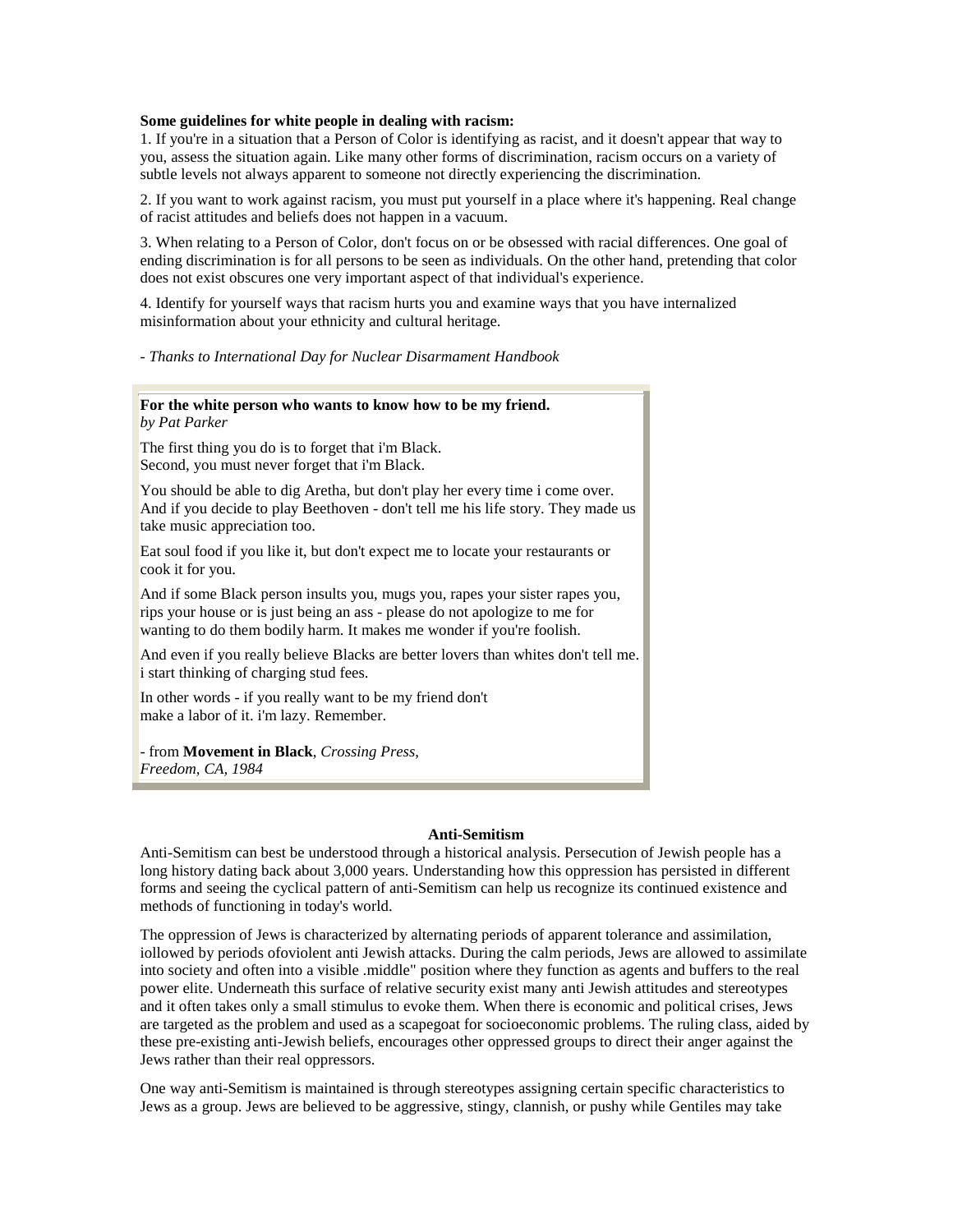initiative, be thrifty, loyal, or assertive. On a personal level some people who would immediately interrupt racist jokes think telling JAP Jewish American Princess) jokes is harmless fun.

In general, Jews know more about Christians than Christians know about Jews In fact Christian religious holidays are national holidays, while Jewish and other religious holidays often go unacknowledged. Wishing everyone "Happy Holidays" in late December is an unintentional form of anti-Semitism. The major Jewish holidays, Rosh Hashanah (New Year) and Yom Kippur are in the fall and Passover is in the spring. Chanukah, which is the Jewish holiday closest to Christmas, is a much more minor holiday. Significant meetings and demonstrations are regularly scheduled on important Jewish holidays while no one would think of doing the same on Christmas or Easter.

Anti-Semitism is deeply embedded in our culture as well through language, standards of beauty, communication norms, and time itself. For example, in interpersonal communication the polite, restrained, middle-class, WASP pattern is viewed as normal, as right. The communication norm for other groups, whether working class, Black, Italian, Puerto Rican or Jewish is "other' and put down. Jewish syntax, "accents," and delicious Yiddish expressions disappear just as surely as does Black English in the attempt to fit in, to "make it," and to survive.

It is difficult for any dominant group to cope with the desire of "oppressed groups" to be both equal and distinctive. This is true for Gentiles who get angry because Jews want to maintain their uniqueness without being penalized for it. Jews pursuing assimilation and invisibility as coping strategies become fearful and discounting, as well, when other Jews act "too Jewish."

One of the subtle ways Jewish oppression is manifested in the movement is through denial. People have a hard time relating to Jews as an oppressed group; rather Jews are often regarded as having all the power and money, and often being on the 11 oppressor's side" in any struggle. The oppression of Jews is not currently economic oppression, (although there are far more poor and working-class Jews than most people acknowledge) it is cultural, religious, and political. The issue of anti-Semitism is consistently left off the laundry list of oppressions (on leaflets, workshop offerings, and speakers). When people speak of doing outreach to different groups it's often labor, women, student, third world, and church groups, rather than religious groups.

For many, anti-Semitism has become synonymous with the Holocaust. Since the situation is clearly not that bad now, Jewish oppression is viewed as a thing of the past. Jews who raise concerns about the rise of oppression against Jews or about anti-Semitism within the movement are often perceived as raising side issues, diverting attention away from more important problems, over-reacting, bringing on the oppression by making such a big deal, or simply being paranoid. Such defensive and victim blaming reactions become part of the problem as well.

While the people of Nicaragua easily differentiate between the murderous, imperialistic policies of the US government and the people of the I State, most US Progressives can not manage to make the same distinction for the state of Israel. It is possible to be critical of Israeli national policy while supporting Israel's right to exist. It is possible to grant Jewish people, historically and currently oppressed, the right to a homeland, as we support oppressed peoples the worldover in their struggle for national liberation. It is possible to support the liberation of the Palestinian people while supporting Israel's right to exist. It is possible to see that Israel's role in the geopolitical situation is similar to "buffer" role Jews traditionally have been manipulated into: Israel does United States' "dirty work," (while receiving some privilege becomes the target of the just anger of other oppressed people, rather then the U.S., which is the real ruling power.

On the right, overt anti-Semitic violence, like violence against other oppressed groups (e.g. bombings, vandalism, and swastika-painting on the rise. Books are distributed claiming that the Holocaust, though only 40 years ago, never happen, ed. Nazi and White Power groups build arsenals and establish training bases in the hills. Jews are targeted the very same people that target every other oppressed group today, including people of color, lesbians & gay women, working-class and poor people, disabled people, and old, people.

All of us (whether Gentile or Jew) learned anti-Semitism. It is now a responsibility to rid ourselves of the attitudes and change institution practices and cultural patterns that intentionally or unintentionally maintain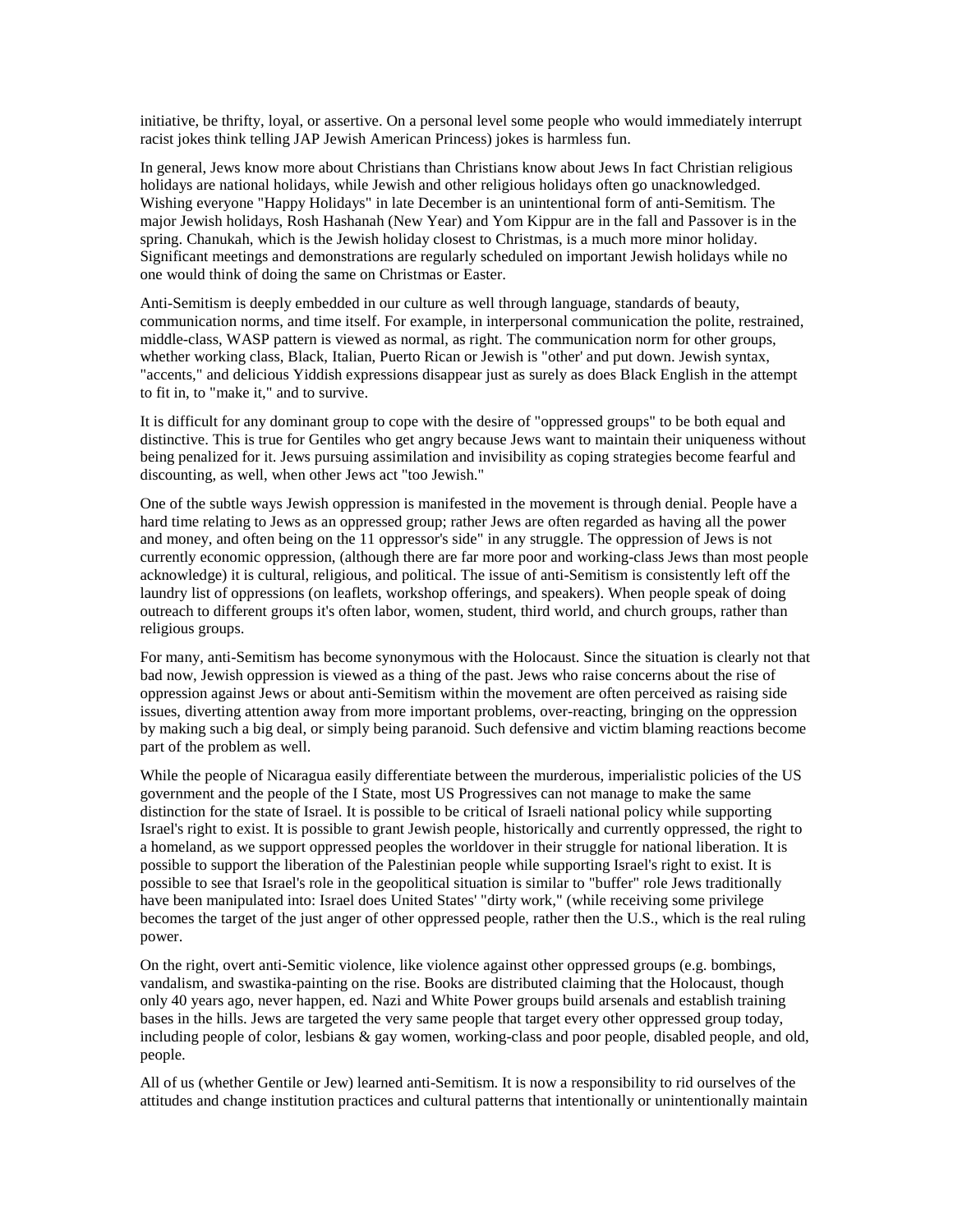anti-Semitism. We can start wit ourselves, our friends and family! the groups we work with, and the institutions to which we relate.

*.The term Anti-Scinitistn was developed to refer to oppression of Jews; however, it is important to remember that Arabs are also Semitic people who are oppressed by Felice Yeskel*

## **Sexism**

The split which in our society divides women and men is one of the most basic ways in which human beings are devalued. Similar to how gay people, people of color, and Jews are viewed, women become the other in a society that establishes maleness as a primary reference point. As a result, women are relegated to limited roles and valued primarily for their sexual and reproductive functions, while men are seen as the central makers of culture, the primary actors in history. Such demeaning of women is reflected in language, the images in American textbooks, and on TV Economically, women are clustered in the lowest paying, lowest status jobs. Women of color bear the burden of double discrimination. For every dollar earned by men, women only make 62 cents, a fact that remains true despite years of publicity and struggle.

Further, women live in constant fear of rape or battering, and with good reason: a woman in the U.S. is battered once every eighteen seconds (FBI). As a result of such pervasive violence against women, many women stay penned in their homes at night. In fact, the attitude that women are the property of and under the control of men is apparent in magazines and movies which portray women as objects to be violated, and in the common war custom that allows the victors to rape the women of the people they've conquered.

Women have been challenging blatant and subtle sexism and the presumption of patriarchal ("rule of the fathers") power for a long time. Feminism, the philosophy and political force that has given expression to women's voices against sexism and for a vision of a cooperative, human-valuing society, started early in the 19th century with demands and principles that matched the conditions of that time: education and voting rights for women. The current second wave has also emerged out of the historical conditions of its time: women active in social change movements of the 60s began questioning why we were always fighting other people's issues and never even identifying our own.

As a result, the feminist movement grew up in the late 60s, giving support and validation to women to achieve power over our lives, challenging sex role stereotypes and limitations, addressing economic disparities and violence towards women in its many forms, and providing a basic understanding that personal issues are rooted in political realities.

In the peace movement, feminism's contribution is immeasurable. Because patriarchy supports and thrives on war, a feminist analysis is crucial to effectively challenge militarism. The view of women as the other parallels the view of our enemies as non-human available targets for any means of destruction or cruelty. In fact, U.S. foreign policy often seems like the playing out of rigid sex roles by men trying to achieve and maintain power through male toughness. How can a cooperative, humane public policy be developed by people who have been socialized to repress emotions, to not cry, to ignore their own needs to nurture children and others?

Although the major changes in women's lives are a result of the work that women have done for ourselves, coalitioning with men to fight sexism is an important ingredient of massive and enduring change. Some men have joined women in this struggle, and from this has emerged a small men's profeminist movement that challenges the social order which depends on sexism to control both men and women. Such a movement is helping men become conscious of their own pains and needs, recognize how they dominate others, and give support to each other. As with women struggling to overcome limitations that are conditioned, men can overcome the barriers which prevent them from being full human beings as well.

*-expanded from an article by Starhawk. Thanks to International Days for Nuclear Disaarmament Handbook*

### **Confronting Classism**

We live in the wealthiest country in the world, but the greatest percentage of that wealth is in the hands of a tiny percentage of the population. It is environmentally and technically possible for everyone to enjoy a good standard of living if wealth were redistributed, exploitation ceased and the arms race abandoned. The inequitable distribution of wealth prevents the whole society from enjoying the full benefits of people's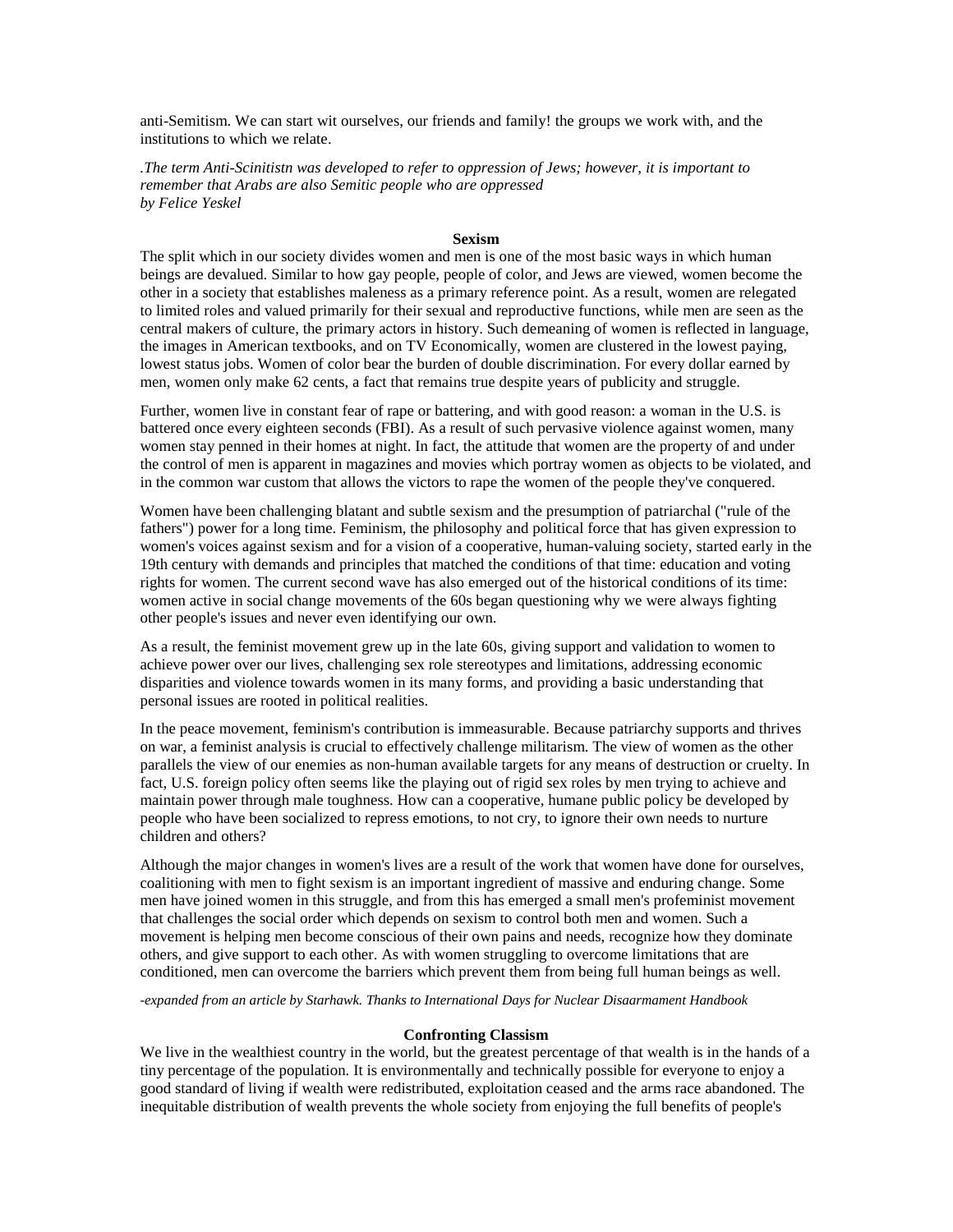labor, intelligence and creativity and causes great misery for working class and poor people.

Classism is the systematic oppression of poor people and people who work for wages by those who have access to control of the necessary resources by which other people make their living. Classism is also held in place by a system of beliefs which ranks people according to economic status, "breeding," job and level of education. Classism says that upper class people are smarter and more articulate than working class and poor people. It is a way of keeping people down, it means uppermiddle class and wealthy people define for everyone else what "normal" or "acceptable" is. Many of us have come to accept this standard as the norm and many of us have bought the myth that most of the country is middle class.

Criteria for determining class identity is subject to debate, being variously defined by origins, workforce status, income and/or outlook. For example, some consider all who derive their income from wages members of the working class; others exclude that percentage of the workforce which constitutes the professionals and managers whose incomes are high enough to provide a stake in the capitalist system.

Depending on the breadth of one's definition, 70-85% of the population can be considered working class. This is true despite the fact that the individuals themselves might identify as or with the middle class. These individuals, however, are not beneficiaries of middle class privileges.

Class affects people not only on an economic level, but also on an emotional level. Classist attitudes have caused great pain by dividing people from one another and keeping individuals from personal fulfillment or the means to survive. Consequently, the process of rejecting such attitudes and their accompanying misinformation is an emotional one. Since people tend to hurt each other because they themselves have been hurt, and since most forms of oppression are accompanied by economic discrimination, class overlaps with many other social issues, all of which move as we unravel how we've been hurt.

The stereotype is that poor and working class people are unintelligent, inarticulate and "overly emotional." A good ally (a nonworkingclass committed supporter) will contradict these messages by soliciting the knowledge and histories of poor working class people, being a thoughtful listener, trying to understand what is being said, and not criticizing how the message is being presented or responding with automatic defensiveness. Distrust, despair and anger are common consequences of oppression; it is the test of a true ally to remain undeterred. when these flare up and to refrain from withdrawing support at such points. When targets of oppression believe the lies about ourselves, we are "internalizing our oppression." To begin to undo the damage caused by classism, it is useful for everyone to examine our own feelings about money, education, privilege, power, relationships, culture and ethnicity. This advice applies to organizations as well.

## **For general discussion:**

As a movement, who are we and who are we trying to reach in terms of class? How? To whom do our literature and events appeal? How are poor people's needs being met in our organizing? What steps are being taken to change people's attitudes about classism? Are poor and Third World people invited to participate in organization planning? What is being done to reach and involve organized and unorganized workers? What are we doing to support poor, workingclass and people of color in their struggles?

# **The situation for poor and workingclass people in our movement and organization:**

Is classism evident in who does what work in the organization? Are poor and workingclass people facilitators, spokespeople and/or media contacts and leaders, and not just relegated to cleanup crews and collating mailings? Are organizing expenses paid upfront, or promptly reimbursed?

## **Meetings and events:**

Make meetings and events known and accessible to poor and working-class people. Be aware of how the length, time and frequency of meetings affects full-time workers, especially those who parent. Arrange for transportation.

Routinely provide childcare and sliding scales. Ask people what they need to be able to attend meetings and events. How does income-level and class composition affect the development of resources, the dates of demonstrations, the levels of commitment and power working people can have, the events sponsored? What are the cultural offerings? Who are the speakers and entertainers?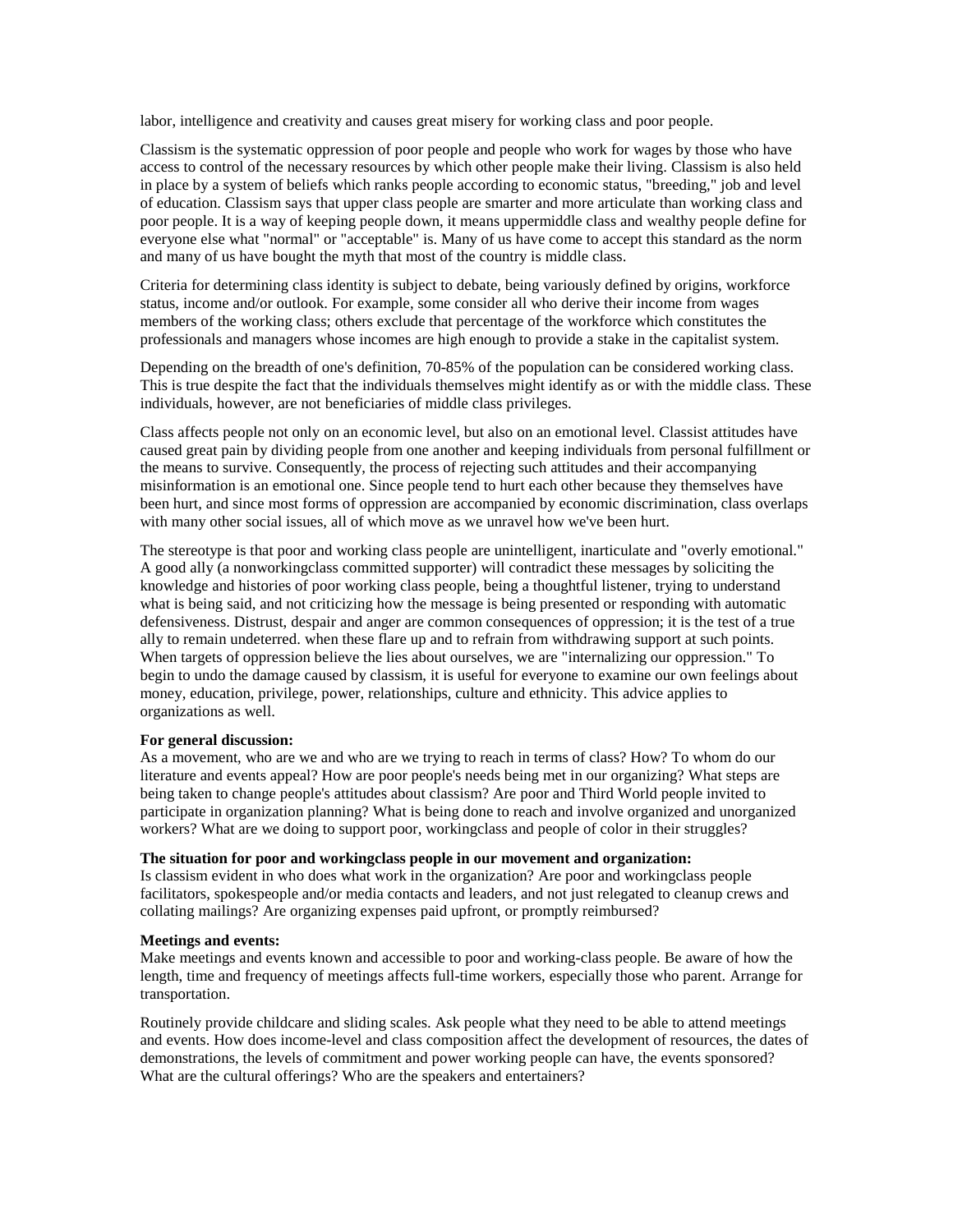# **Process:**

- \* Make sure that process isn't actually being used to tell poor and working-class people how to behave by "proper" etiquette.
- \* Is consensus being used so that decisions favor those who can stay the longest, or who are used to getting their own way and will block to do so?
- \* Watch that group hugs and rituals are not imposed allow people to interact with each other in whatever ways feel comfortable to them.

### **Civil disobedience (CD):**

Does class determine who is able and who is unable to commit civil disobedience? How can we make it economically possible for those who want to commit CD to do so? How do we keep CD from being a movement privilege, with activists who can afford to tally arrest counts granted subsequently more political prestige? How do those who are arrested relate to the regular prison population, (taking into account how class figures in their treatment).

Be aware of how police are dealing with people of color, gay, lesbian, and known movement people during arrest situations. Be prepared to come to the aid of anyone who has been singled out by the police and may be receiving harsher treatment than others.

Realize that during the booking process questions that are being asked to determine whether or not people can be released on their own recognizance, are particularly discriminatory. These questions concentrate on your economic, social, sexual and prior arrest standing.

Realize that bail is the most blatant example of classism. Those who have money get out of jail-those who don't stay in.

*- from articles by Donna Warnock and Laura Briggs*

#### **Agism \***

Agism is action based on the belief that one age group is inferior to another. The action becomes oppressive when it is backed with power and resources (e.g. money and media). Agist beliefs are legitimized by theories (often "scientific") and myths, and serve to keep target ages out of competition for jobs and other resources.

We all experience agism in this age-segregated society. We learn to believe that people who are very young and very old are physically and mentally inferior to those who are in the "prime" of life and that young adults have the greatest strength, particularly men. This belief, a pay-off for exploitation of their labor and their bodies, also reflects our throw-away mentality, which puts top value on the new (young) adult, and the useful (able to find employment). Young women are defined at the height of their "beauty" as sex objects.

Agism is so powerful for girls that many believe they will never grow up or grow old.

Agism intensifies all of the other 'isms." During the long period of childhood (itself a relatively modern phenomenon), we keep our young dependent, helpless, and almost totally devoid of rights while we socialize (brainwash) them into rigid patterns of behavior according to class, sex and race. In school, which they must attend, they are tracked into career lines at an early age with little account of individuals' speed of learning or lack of opportunities. This oppression of the young denies them access to their own dreams, visions, creativity, spirituality: their own reality.

For women, agism intensifies all of the atrocities of sexism, racism and class oppression. Old women (as defined by census, 62 and older) are the poorest sector of the population, with ever-diminishing expectations. Yet every year the population of poor old women increases.

Older women are expected to provide a background for the activities of younger women and men, but rarely play lead roles. They are often discounted, and are virtually invisible, leading to the painful, common and incorrect assumption that older women are not doing anything, or have not been active at anything effective. Yet a great deal of the work of the anti-war movement has been carried by older women. If not totally invisible, older women are depicted as destructive witches (another distortion of peoples' history), or they are patronized.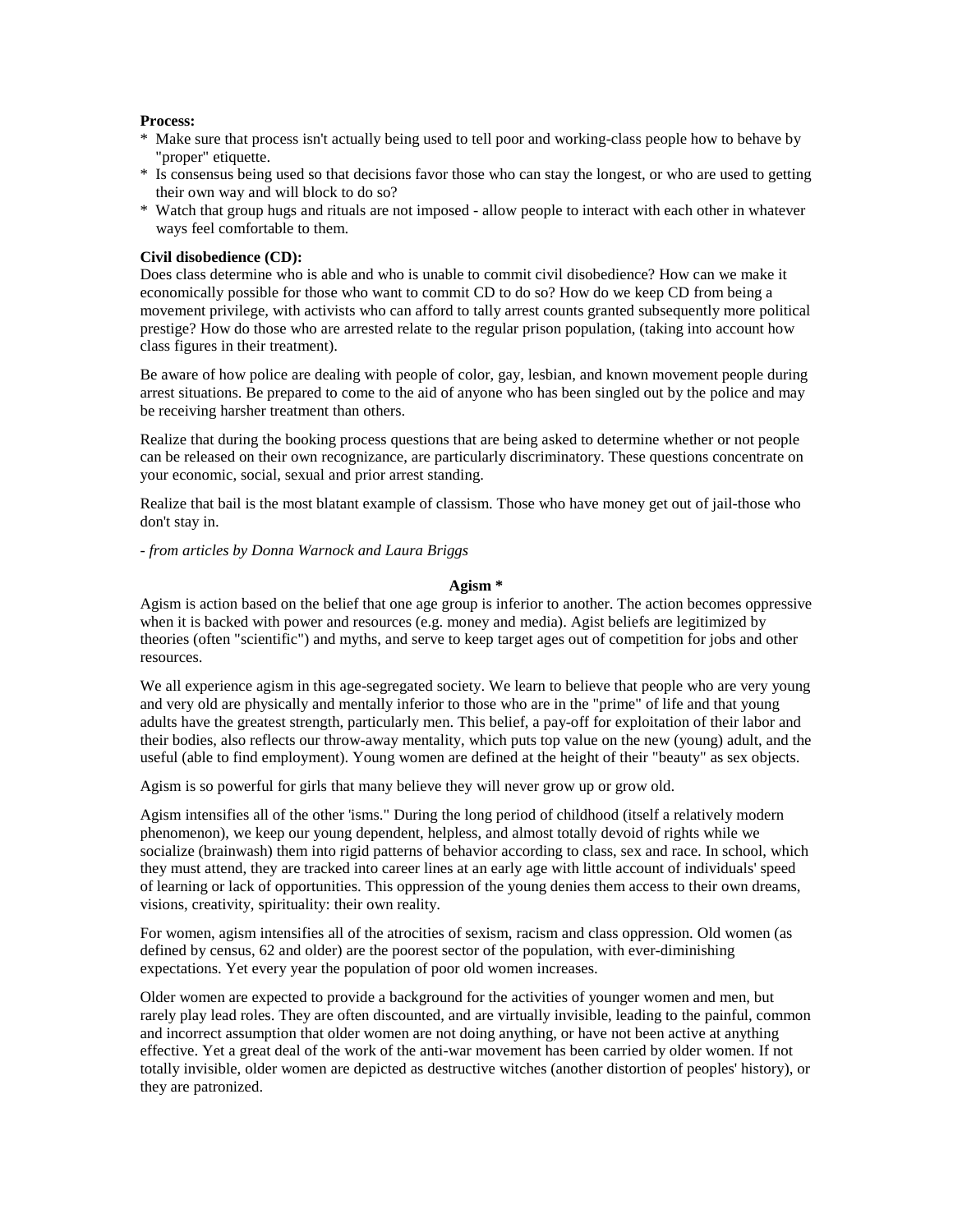A lot of agism stems from the resentment that younger people feel toward the entrenched power of older people. Agism provides a way to avoid principled struggle over valid questions of class, power and leadership.

Every generation wants to believe that they hold the key to the "revolution," yet the ignorance of history and our inability to talk to each other across generations means that each generation starts out repeating the same mistakes. The expectations that older men will be powerful and older women nurturing makes it difficult for some older people to share and to learn. Agism keeps us divided, ignorant and ineffective

# . \*This particular spelling is preferred by author.

*- from two articles by Marjory Nelson Thanks to International Day of Nuclear Disarmament Handbook*

#### **Homophobia**

#### *Homophobia: fear of homosexuality*

Historically, lesbians and gay men have been forced to live separately out of fear of psychological or physical attack or reprisals. This invisibility hurts us all: it perpetuates stereotypes about gays; it divides us; and it serves to minimize the accomplishments and contributions of gay people. The fear of being considered gay limits and distorts everyone's life choices and relationships. Men are often afraid to get close to their male friends because it might imply gayness - and might even reveal a half-suspected gay dimension of themselves. An essential prop for sexism, in keeping people within their accustomed sex roles, is this fear of homosexuality, or homophobia. Because of this, women's liberation and men's liberation depends partly on gay liberation.

In movements which encompass people from a wide variety of political and religious backgrounds, prejudices that lead to negative attitudes towards lesbians and gay men remain unchallenged as long as we remain invisible.

These unexamined prejudices result from historical condemnation of homosexuality. Gays have been attacked on all fronts: by psychiatry (which only ten years ago ceased identifying homosexuality as a mental illness); organized religion (which identified gayness as a "sin and abomination"); the Right (the Moral Majority has targeted gays); and the Left (which viewed gayness in Marxist terms as evidence of capitalist decadence). The list is extensive and horrifying, yet repression towards gays is often trivialized and our concerns dismissed as inconsequential.

The stereotype of lesbians as manhaters originated from men feeling threatened by women choosing women as lovers over men, feelings that reflect a cornerstone tenet of a sexist society: Women are the property of men and under their control. In recent years, the advent of the lesbian rights movement has allowed for the emergence of a lesbian separatist philosophy, held by a small part of the lesbian Population.

For many lesbian separatists, the basic premise of this philosophy is the building of a culture, institutions, and relationships with women independent of men, rather than in opposition to men. This philosophy is based on the desire to not have to expend energy constantly dealing with sexism and general societal hatred of women. This concept of separateness is not unique to lesbians and has, in fact, had parallel voices in almost every major liberation movement. Misunderstanding of this philosophy, however, has resulted in the broadening of the manhating stereotype so that, frequently, it is used to discount women's criticism of sexism or the desire of women to meet separately from men. It is crucial that this stereotype be confronted and not used as a cover for dismissing strong women.

Another common stereotype surrounds the relationship of lesbians and gay men to children. This stereotype covers a wide range of ideas, from right-wing moralistic fears that gays are child molesters and recruiters, to a common heterosexual assumption that gays can't have children or don't care for children. Some states have adopted policies preventing lesbians and gay men from being foster parents. Many thousands of lesbians and gay men have made the decision to have children or became parents during previous heterosexual relationships. Many more have ongoing personal relationships with children or have jobs involving children such a! teaching, health care, or child care The treatment of lesbians and gay men by the police and jail authorities' is another concern. Gay people art often verbally or physically abuse( by police and as a result feel especially vulnerable to police and jail.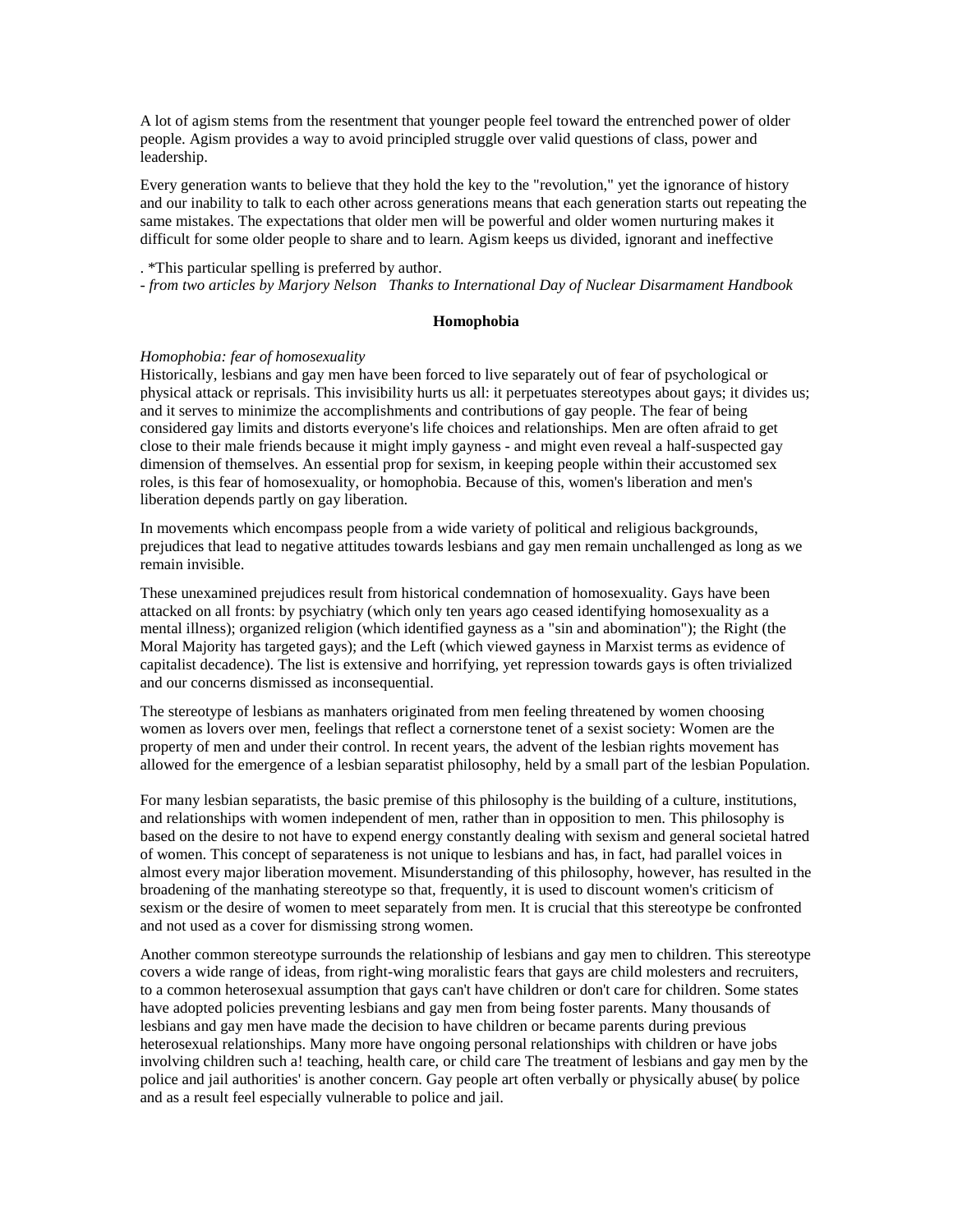In jail, those who are affectionate( or who participate in homosexual acts are frequently maligned b) other prisoners or cited for excessive physical contact", which may result in harassment and forced isolation.

Punishment and the threat of punishment for homosexual behaviour is a major tool used to separate prisoners from each other. B) preying on existing anti-gay sentiment, the prison authorities can succeed in creating a climate of fear, and provoking verbal and physical harassment, thereby squelching prisoner organizing. In actions involving civil disobedience, visible lesbians and gay men are often subject to specific violence by police. it is important that all CDers join together to guarantee safety during arrest and/or placement in the general jail population. Our unity can prevent the prison authorities from using homophobia as a "divide and conquer" tool.

*- by Non-Nuclear Family Thanks to International Day of Nuclear Disarmament Hand book* 

## **Disability Awareness**

People with disabilities breathe, eat, learn, teach, work, loaf, get parking tickets and go on vacation. And yes, people with disabilities make love, raise families, come out, organize, get arrested for civil disobedience, laugh, cry, pay taxes, and resist taxes. There is perhaps one important difference between people with disabilities and people who are temporarily) able-bodied. If the environment were designed by and for people with disabilities, the disabilities would be comparatively less important. Underlying the barriers in architecture and communication are powerfully restrictive attitudes that permeate our society.

Steve Hoffmann participated in the June 21, 1982, blockade of Lawrence Livermore Laboratory in Livermore, California. He is an individual who uses a wheelchair due to a severe disability. As a disabled individual in a situation involving mostly able-bodied people, he has the following unique impressions to offer of his experience:

How did you decide to participate in civil disobedience?

Civil disobedience has always been one of my attachments to reality. If I didn't have that it would be a lot more difficult for me to function as an individual with a sense of humor. In New York City, by law, in order to ride the subway:

- 1. I needed a special permit.
- 2. I needed an able-bodied escort.

3. I wasn't allowed to ever change cars on the train. That law, obviously, conflicted not only with my morality, my mobility, and my right as a taxpayer, it was also not a just law. And the reality of riding the subway, worrying about being stopped at any moment by a transit cop kind of taught me to distinguish between right and wrong and the law, which are two different things.

"I could almost believe that there isn't anyone too severely disabled that s/he couldn't participate in jail solidarity. And that's good. Because when the authorities deal with people with severe disabilities, it taxes the whole system more. But making that right to civil disobedience a reality is another matter. Because, for the disabled individual, it means risking control over your daily routine and not knowing if your needs will be cared for. I think able-bodied people need to be more conscious of what those needs are - to be more readily available to help but without being solicitous and overprotective. And I think that kind of consciousness comes with having ongoing relationships with disabled individuals.'

#### **Accessibility**

#### **Meetings**

1. To include individuals with physical disabilities, hold meetings in ramped buildings (sloping 12 to 14 feet for every 1 foot rise), with entrances and bathroom stalls at least 32" wide. There should be grab bars on the sides and/or in back of the toilet.

2. Set up the room with wide aisles and leave spaces for wheelchairs among the other chairs. Make sure there are sturdy wide chairs for large people.

3. For visually disabled people, make available any written or visual materials on tape (or in Braille) or minimally, be prepared to have any written materials read aloud. This accommodation will also be useful for people who can't read or have difficulty reading.

4. Arrange for a sign language interpreter to be present.